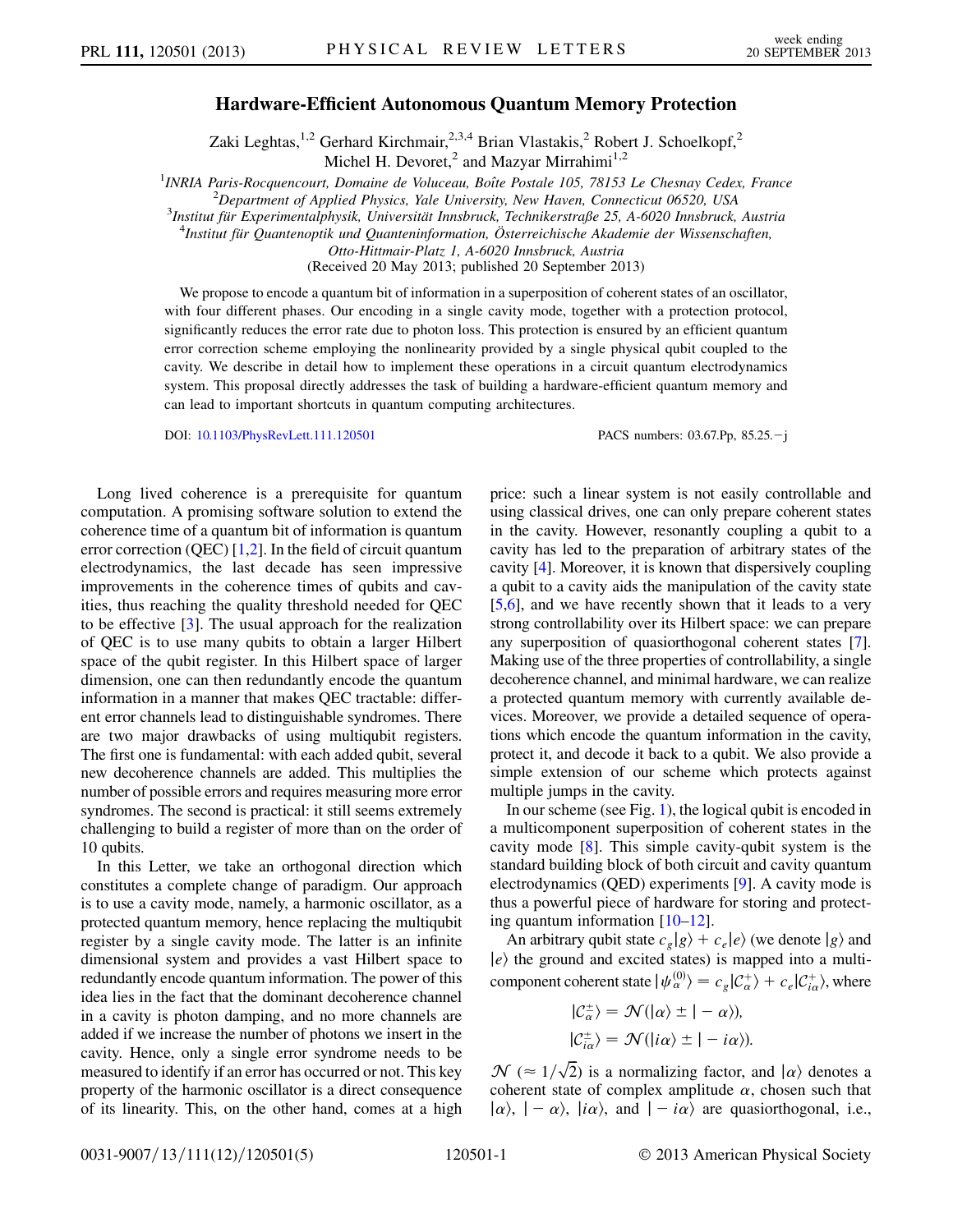<span id="page-1-0"></span>

FIG. 1 (color online). Our AQEC scheme is composed of three operations: encoding, correcting, and decoding. The joint cavity-qubit state is represented by a generalized Fresnel diagram. Fresnel plane positions carry the description of the cavity mode, while colors carry the description of the qubit. Our protocol only requires that we represent superpositions of coherent states entangled with the qubit degrees of freedom. A circle whose center is positioned at  $\alpha$  in the diagram corresponds to a coherent state component of amplitude  $\alpha$ . For example, the diagram in frame 2 represents the state  $c_g |C^+_{\alpha}\rangle + c_e |C^+_{i\alpha}\rangle = \mathcal{N}(c_g | g, \alpha\rangle + c_g | g, -\alpha\rangle + c_e | g, i\alpha\rangle + c_e | \alpha - i\alpha\rangle)$  where  $\mathcal{N} \approx 1/\sqrt{2}$  is a normalization factor. Each  $c_e|g, -i\alpha\rangle$ , where  $\mathcal{N} \approx 1/\sqrt{2}$  is a normalization factor. Each component of this state corresponds to a circle whose color component of this state corresponds to a circle whose color refers to whether the qubit is in  $|g\rangle$  (blue areas) or  $|e\rangle$  (red areas). The rim of each circle indicates whether the prefactor is  $c_g$  (single line) or  $c_g$  (double line). Finally, the fraction of the colored disk represents the total weight  $|\mathcal{N}c_{g,e}|^2$  of each<br>coherent component. Here, quarter filled circles correspond to coherent component. Here, quarter filled circles correspond to  $|\mathcal{N}c_{g,e}|^2 = 1/4$ . Initially (frame 1), the qubit is in  $c_g|g\rangle + c_e|g\rangle$  and the covity is in vacuum. The plus (respectively  $c_e|e\rangle$  and the cavity is in vacuum. The plus (respectively, minus) sign in the 2 and 3 diagrams indicates whether the logical qubit is encoded in an even (respectively, odd) cavity state. A jump from a plus to a minus sign is induced by a photon loss error, which we aim to correct.

 $|\langle \alpha | i\alpha \rangle|^2 \ll 1$  (note that for  $\alpha = 2$ ,  $|\langle \alpha | i\alpha \rangle|^2 < 10^{-3}$ ). An important contribution of this Letter is to propose a detailed sequence of operations which deterministically and efficiently realizes the unitary operation

$$
\mathcal{U}_{\text{encode}}(c_g|g\rangle + c_e|e\rangle) \otimes |0\rangle = |g\rangle \otimes (c_g|C_\alpha^+\rangle + c_e|C_{i\alpha}^+\rangle) + O(e^{-|\alpha|^2}) \quad \forall \ c_g, c_e.
$$

The error term  $O(e^{-|\alpha|^2})$  is due to the fact that the two states  $|C^+\rangle$  and  $|C^+\rangle$  are not exactly orthogonal. However, this  $|\mathcal{C}_{\alpha}^{+}\rangle$  and  $|\mathcal{C}_{i\alpha}^{+}\rangle$  are not exactly orthogonal. However, this error term decreases exponentially with photon number error term decreases exponentially with photon number  $|\alpha|^2$  and can rapidly be neglected compared to the effi-<br>ciency of our gate. Similarly, we perform the inverse ciency of our gate. Similarly, we perform the inverse operation  $\mathcal{U}_{\text{decode}}$ , mapping back the quantum state of the cavity to the physical qubit. Before presenting the scheme which performs the above unitary operations, let us show how this encoding protects against photon loss.

Together with  $|\psi_{\alpha}^{(0)}\rangle$ , we introduce  $|\psi_{\alpha}^{(1)}\rangle = c_{\varrho}|\mathcal{C}_{\alpha}^{+}\rangle +$  $\alpha$  /  $\tau$ <br> $\alpha$  $ic_{e}|\mathcal{C}_{i\alpha}^{-}\rangle$ ,  $|\psi_{\alpha}^{(2)}\rangle = c_{g}|\mathcal{C}_{\alpha}^{+}\rangle - c_{e}|\mathcal{C}_{i\alpha}^{+}\rangle$ , and  $|\psi_{\alpha}^{(3)}\rangle = c_{g}|\mathcal{C}_{\alpha}^{-}\rangle -$ <br>ic  $|\mathcal{C}^{-}\rangle$ . The logical 0,  $|\mathcal{C}^{+}\rangle$  and the logical 1,  $|\mathcal{C}^{+}\rangle$ , have  $ic_e|C_{ia}^{\dagger}\rangle$ . The logical 0,  $|C_{\alpha}^{\dagger}\rangle$ , and the logical 1,  $|C_{ia}^{\dagger}\rangle$ , have the three following remarkable properties. First, the states the three following remarkable properties. First, the states  $|\psi_{\alpha}^{(n)}\rangle$  evolve after a quantum jump due to a photon loss, to  $\mathbf{a}|\psi_\alpha^{(n)}\rangle/\parallel \mathbf{a}|\psi_\alpha^{(n)}\rangle\parallel = |\psi_\alpha^{[(n+1)mod4]}\rangle$ , where a is the annihilation operator. Therefore, the set  $\{\psi_{\alpha}^{(n)}\}$  is closed under

the action of a. Second, in the absence of jumps during a time interval t,  $|\psi_{\alpha}^{(n)}\rangle$  deterministically evolves to  $|\psi_{\alpha e^{-\kappa t/2}}^{(n)}\rangle$ , where  $\kappa$  is the cavity decay rate. Third, defining<br>the perity expecter  $\Pi = \exp(i\pi \sigma \ln \theta)$  we have the parity operator  $\Pi = \exp(i\pi a^{\dagger} a)$ , we have  $\langle \psi_{\alpha}^{(n)} | \Pi | \psi_{\alpha}^{(n)} \rangle = (-1)^n$ . The parity operator acts therefore as a quantum jump indicator. Now suppose we have a as a quantum jump indicator. Now, suppose we have a quantum non demolition parity measurement, and that we have counted  $c$  jumps during a time  $t$ , the initial state has evolved to  $|\psi_{\alpha e^{-\kappa t/2}}^{(\text{cmod4})}\rangle$ . Using similar operations to those for  $u_{\text{encode}}$ , we obtain a unitary transformation, independent of  $c_g$  and  $c_e$ , which maps  $|\psi_{\alpha e^{-\kappa t/2}}^{(cmod4)}\rangle$  back to  $|\psi_{\alpha}^{(0)}\rangle$ , therefore undoing the effect of decoherence caused by random quantum jumps and repumping the decayed energy back into the cavity.

Such a measurement based QEC (MBQEC) [\[13\]](#page-4-11) (see the Supplemental Material [\[14\]](#page-4-12)) requires fast and reliable measurements which would necessitate employing quantum limited amplifiers. Here, we introduce an autonomous QEC (AQEC) scheme, avoiding the need of such resources. Instead, it requires the availability of a rapid, high fidelity qubit reset. Depending on the experimental setting, either one method or the other could be preferred.

AQEC [[15](#page-4-13)–[17\]](#page-4-14) is realized by using an auxiliary quantum system that we take here to be the same coupled physical qubit, which is used to manipulate the cavity state. The idea consists in finding a unitary operation  $u_{\text{correct}}$ such that

<span id="page-1-1"></span>
$$
\mathcal{U}_{\text{correct}}: |g\rangle \otimes |\mathcal{C}_{\alpha e^{-\kappa t/2}}^{\pm}\rangle \to \frac{1}{\sqrt{2}}(|g\rangle \pm |e\rangle) \otimes |\mathcal{C}_{\alpha}^{+}\rangle,
$$
  

$$
|g\rangle \otimes |\mathcal{C}_{i\alpha e^{-\kappa t/2}}^{\pm}\rangle \to \frac{1}{\sqrt{2}}(|g\rangle \pm |e\rangle) \otimes |\mathcal{C}_{i\alpha}^{+}\rangle,
$$
 (1)

neglecting terms of order  $e^{-|\alpha|^2}$  due to the nonorthogonality of the coherent states. This unitary operation transfers the entropy of the quantum system to be protected to the auxiliary one. Now, resetting the state of the auxiliary system, we can evacuate the entropy, restoring the initial full state.

More precisely, we encode the qubit state  $c<sub>e</sub>|g\rangle + c<sub>e</sub>|e\rangle$ in the state  $|\psi_{\alpha}^{(0)}\rangle$  and, in a stroboscopic manner, perform<br>the above unitary transformation followed by the qubit the above unitary transformation followed by the qubit reset. Assuming that at most one quantum jump can happen between two correction operations separated by time  $T_w$ , the state before the correction is given either by  $|\psi_{\alpha e^{-\kappa T_w/2}}^{(0)}\rangle$  or  $|\psi_{\alpha e^{-\kappa T_w/2}}^{(1)}\rangle$ . After the correction operation, we have restored the initial state  $|\psi_{\alpha}^{(0)}\rangle$ .

The operations involved in the encoding, decoding, and correction rely on three unitary transformations. The first one  $D_{\alpha}$  displaces the cavity state by a complex amplitude  $\alpha$  regardless of the qubit state. Second, the conditional cavity phase shift  $\Pi$  (respectively,  $\sqrt{\Pi}$ ) transforms states of the form  $|e, \alpha \rangle$  to  $|e, -\alpha \rangle$  (respectively,  $|e, i\alpha \rangle$ ) and leaves  $|g, \alpha \rangle$  unchanged. Third, a conditional qubit rotation  $X_{\theta,\eta}^0$  rotates the qubit state by  $e^{\theta/2(e^{i\eta}|e\rangle\langle g|-e^{-i\tilde{\eta}}|g\rangle\langle e|)}$  only if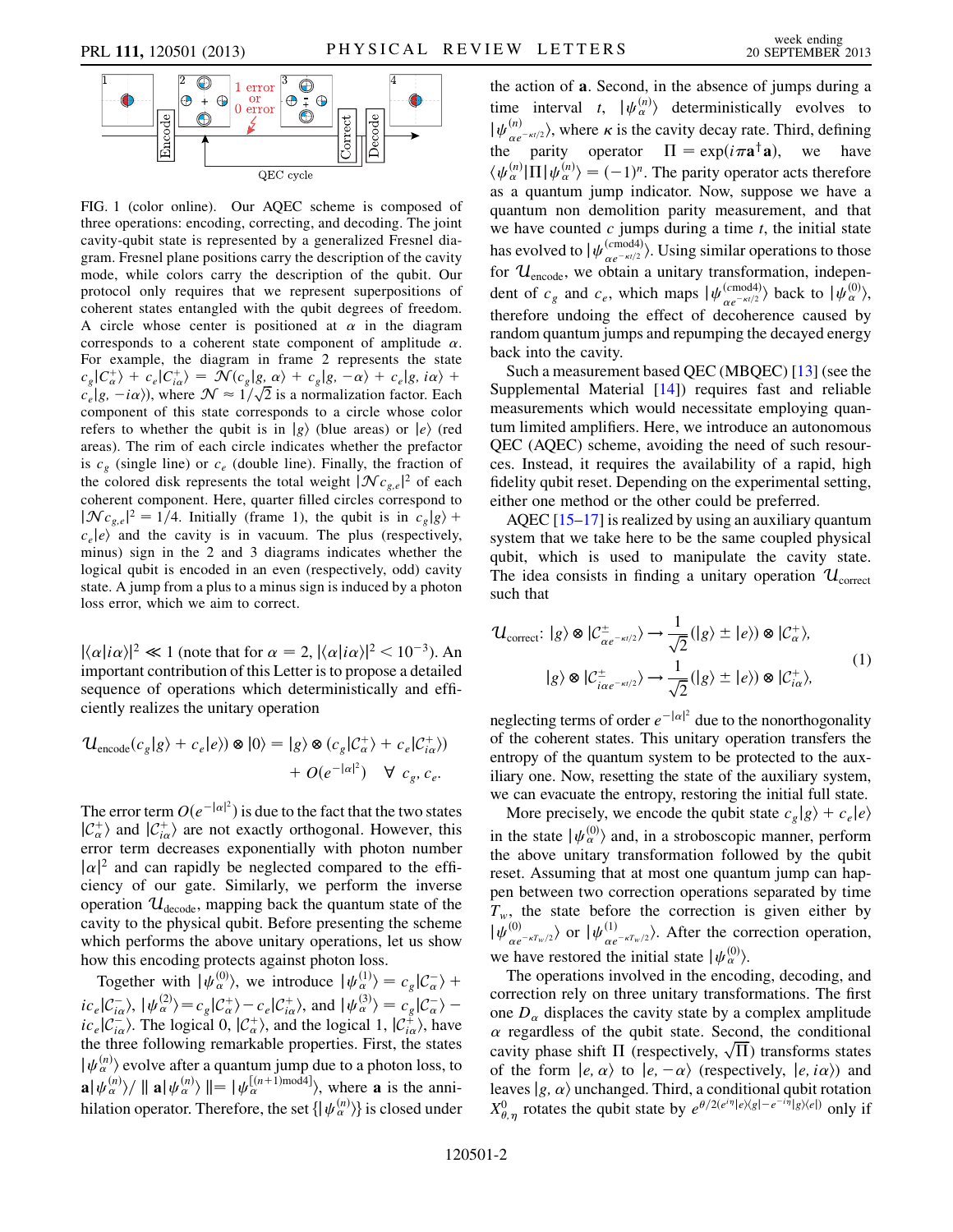<span id="page-2-0"></span>

FIG. 2 (color online). Sequence of operations which generate  $\mathcal{U}_{\text{encode}}$ . See the caption of Fig. [1](#page-1-0) for an explanation of the diagram notation. The symbol given in the kth frame corresponds to the operation performed to go from frame  $k - 1$  to k. The curved arrow corresponds to the rotation of the excited state component of the state. We denote  $\beta = \alpha(-1 + i)$  and  $\bar{n}$ <br> $|\alpha|^2$ . The frames are ordered from left to right and top to botto  $|\alpha|^2$ . The frames are ordered from left to right and top to bottom.

the cavity is in the vacuum state  $|0\rangle$ . See Fig. [2](#page-2-0) for a detailed illustration of how combining these operations leads to the encoding gate. Note that for some rotations,  $\eta$  takes the value  $2\bar{n}$  in order to compensate the phase accumulated due to the previous displacement [see Ref. [\[18\]](#page-4-15), Eq. (3.50)]. A circuit representation of the sequence of operations for the encoding and the decoding gates is given in the Supplemental Material [\[14\]](#page-4-12). We have already successfully implemented, in our laboratory, a sequence of operations similar to this encoding operation, and the experimental results will be presented elsewhere [\[19\]](#page-4-16). The correction operation also requires a qubit reset that forces the qubit state to  $|g\rangle$  independently of the cavity state. See Fig. [3](#page-2-1) for a detailed illustration of the correction operation. In the proposed scheme, we have introduced the qubit reset in the middle, in contrast with what is suggested in Eq. ([1](#page-1-1)). We find the resulting sequence to be more efficient.

We now quantify the performance of our AQEC scheme. Let  $\rho_{\alpha}^{(n)}$  denote the projector onto the state  $|\psi_{\alpha}^{(n)}\rangle$ . The effect of the waiting time  $T_w$  between two corrections may be modeled by a Kraus operator

$$
\mathcal{K}_{w}: \rho_{\alpha}^{(0)} \to p_0 \rho_{\tilde{\alpha}}^{(0)} + p_1 \rho_{\tilde{\alpha}}^{(1)} + p_2 \rho_{\tilde{\alpha}}^{(2)} + p_3 \rho_{\tilde{\alpha}}^{(3)},
$$

where  $\tilde{\alpha} = \alpha e^{-\kappa T_w/2}$ . For a Poisson process with a jump rate  $\lambda$ . rate  $\lambda_{\text{jump}}$ , the probability of having k jumps during a time interval  $T_w$  is given by  $\exp(-\lambda_{\text{jump}} T_w) \lambda_{\text{jump}}^k T_w / k!$ . We denote as  $p_k$  the probability of having k (mod 4) jumps during the waiting time  $T_w$ . In the limit where  $\epsilon_{\text{jump}}$  $\lambda_{\text{jump}} T_w = \kappa T_w \bar{n}$  $\lambda_{\text{jump}} T_w = \kappa T_w \bar{n} \ll 1$ , we have  $p_0 \approx 1 - \epsilon_{\text{jump}} + \epsilon_{\text{jump}}^2/2$ ,  $p_1 \approx \epsilon_{\text{jump}} - \epsilon_{\text{jump}}^2$ , and  $p_2 + p_3 \approx \epsilon_{\text{jump}}^2/2$ .

<span id="page-2-1"></span>

FIG. 3 (color online). (a)–(c) Full correcting sequence obtained by concatenating the three sequences of pulses. (a) The entropy is transferred from the cavity to the qubit. (b) First, the qubit is reset to its ground state and then energy is repumped into the coherent component to compensate the deterministic decay due to damping during the waiting time  $T_w$  between two correction sequences. (c) The cavity state is mapped back onto the initial cavity logical 0 and logical 1. See the caption of Fig. [1](#page-1-0) for an explanation of the diagram notation. Here, we denote  $\alpha' = e^{-\kappa T_w/2} \alpha$  the damped amplitude after the waiting time  $T_w$ ,  $\bar{n}' = |\alpha'|^2$ , and  $\beta' = \alpha'(i-1)$ .<br>In order to compensate the damping during T<sub>re</sub> during the repumping step, we take  $\$ In order to compensate the damping during  $T_w$ , during the repumping step, we take  $\beta'_d = (\beta' - \beta)/2$ . In the last frame of (a), the error is encoded in the phase of the qubit superposition and is not represented in this dia is encoded in the phase of the qubit superposition and is not represented in this diagram. After qubit reset [first frame of (b)], this phase information is erased.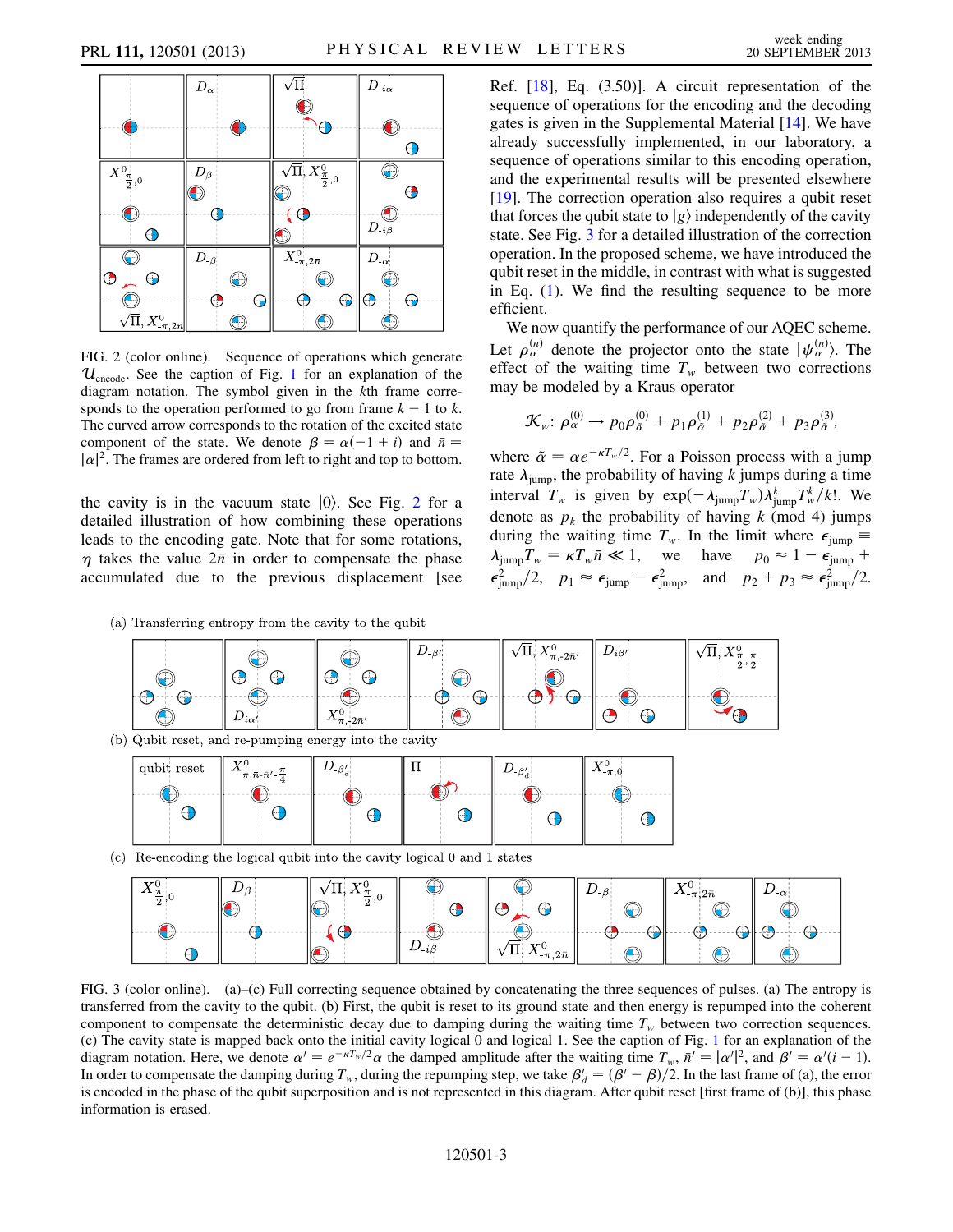The correction step consists of the joint unitary operation on the cavity-qubit system followed by the qubit reset. We model the effect of this operation by the Kraus operator  $\mathcal{K}_c$ , mapping both  $|\psi_{\alpha e^{-\kappa T_w/2}}^{(0)}\rangle$  and  $|\psi_{\alpha e^{-\kappa T_w/2}}^{(1)}\rangle$  to  $|\psi_{\alpha}^{(0)}\rangle$ .<br>After N correction cycles and waiting times (each one taking a time  $T_c + T_w$ , we obtain a fidelity at time  $t_N$  =  $N(T_c + T_w): F_{\text{AQEC}}(t_N) = \text{Tr}[\rho_{\alpha}^{(0)}(\mathcal{K}_c \mathcal{K}_w)^N \rho_{\alpha}^{(0)}].$ <br>We denote  $(1 - \epsilon)$  as the fidelity of the co-

We denote  $(1 - \epsilon_{\text{correct}})$  as the fidelity of the correction operation, taking into account various imperfections and particularly finite coherence times and finite pulse lengths. Also,  $\epsilon_{\text{wait}} = \epsilon_{\text{jump}}^2/2$  denotes the probability of having two or more jumps during the waiting time between two correction steps. We have  $F_{\text{AQEC}}(t_N) \approx [(1 - \epsilon_{\text{correct}})(1 - \epsilon_{\text{wait}})]^N$ . Assuming  $T_c \ll T_w$ , we obtain an effective decay  $\epsilon_{\text{wait}}$ ]<sup>N</sup>. Assuming  $T_c \ll T_w$ , we obtain an effective decay<br>rate  $\kappa_{\text{eff}}^{\text{AQEC}} \approx [\epsilon_{\text{correct}} + (\kappa T_w \bar{n})^2/2]/T_w$ . The latter is<br>maximal for  $T = \sqrt{2\epsilon}/\kappa \bar{n}$  which would lead to maximal for  $T_w = \sqrt{2\epsilon_{\text{correct}}}/\kappa\bar{n}$ , which would lead to

$$
\kappa_{\rm eff}^{\rm AQEC} = \kappa \bar{n} \sqrt{2 \epsilon_{\rm correct}}.
$$
 (2)

This is an improvement by a factor of  $1/\sqrt{2\epsilon_{\text{correct}}}$  with respect to the decay rate  $\kappa \bar{n}$  of  $|\psi_{\alpha}^{(0)}\rangle$  in the absence of correction Indeed considering an architecture represented correction. Indeed, considering an architecture represented in Fig. [4](#page-3-0) and the parameters introduced in Sec. 1 of the Supplemental Material [\[14\]](#page-4-12) leads to an improvement of about 1 order of magnitude. We even find an improvement of a factor of  $\sim$ 2 with respect to the lifetime of a single photon in the cavity. This proves that this scheme can be more effective than simply encoding the qubit state in the 0 and 1 Fock states of a cavity using a swap operation [\[20](#page-4-17)[,21\]](#page-4-18). Notice that while  $\kappa_{\text{eff}}^{\text{AQEC}}$  increases linearly with  $\bar{n}$ , the error due to the nonorthogonality of the code word decreases exponentially with  $\overline{n}$ . Hence, a compromise between these two effects is reached for small values of  $\bar{n}$ .

Here, we show how we could perform our AQEC in practice (see Fig. [4](#page-3-0) for a possible implementation of this proposal). We place ourselves in the strong dispersive regime, where both the qubit and the resonator transition

<span id="page-3-0"></span>

FIG. 4 (color online). Diagram of our proposal to store a quantum bit of information in a single cavity mode. The information is encoded in a superposition of cat states, represented by the I-Q diagram. The cross symbolizes a superconducting qubit. The wavy line represents the readout resonator which measures and resets the ancilla qubit state. This hardware-efficient quantum memory could significantly reduce the complexity of quantum computing architectures.

frequencies split into well-resolved spectral lines indexed by the number of excitations in the qubit and the resonator [\[22\]](#page-4-19). The resonator frequency  $\omega_r$  splits into two wellresolved lines  $\omega_r^g$  and  $\omega_r^e$ , corresponding to the cavity's frequency when the qubit is in the ground  $(|g\rangle)$  or the excited  $(e)$  state. Through the same mechanism, the qubit frequency  $\omega_q$  splits into  $\{\omega_q^n\}_{n=0,1,2,...}$ , corresponding to the only the photon number qubit frequency when the cavity is in the photon number state  $|n\rangle$ . Recent experiments have shown dispersive shifts that are more than 3 orders of magnitude larger than the qubit and cavity linewidths [\[23\]](#page-4-20).

The Hamiltonian of such a dispersively coupled qubitcavity system is well approximated by

$$
\mathbf{H}_0 = \omega_q \frac{\boldsymbol{\sigma}_z}{2} + \omega_c \mathbf{a}^\dagger \mathbf{a} - \chi \frac{\boldsymbol{\sigma}_z}{2} \mathbf{a}^\dagger \mathbf{a},
$$

where  $\omega_q$  and  $\omega_c$  are, respectively, the qubit and cavity frequencies,  $\chi$  is the dispersive coupling, and  $\sigma_z = |e\rangle \times \langle e| - |e\rangle \langle e|$ . This Hamiltonian may be written in an  $\langle e| - |g\rangle\langle g|$ . This Hamiltonian may be written in an appropriate rotating frame as  $\mathbf{H} = -\chi |e\rangle\langle e| \mathbf{a}^{\dagger} \mathbf{a}$ . This dispersive coupling is called strong when  $\chi \gg \kappa$  1/*T*. dispersive coupling is called strong when  $\chi \gg$ <br>where  $T_0$  is the qubit dephasing time  $\gg \kappa$ , 1/T<sub>2</sub>, where  $T_2$  is the qubit dephasing time.

As detailed in Ref. [\[7](#page-4-6)], the strong dispersive cavity-qubit coupling allows us to efficiently perform conditional qubit rotations, unconditional cavity displacements, and conditional cavity phase shifts. Long selective qubit pulses with carrier frequency  $\omega_q^0$  can rotate the qubit state conditioned on the cavity being in the vacuum state. Short unselective pulses on the cavity will displace it regardless of the qubit state, and simply waiting for a time  $\pi/\chi$  [respectively,  $\pi/(2\chi)$ ] real-<br>izes the conditional cavity phase shift  $\Pi$  [respectively,  $\sqrt{\Pi}$ ] izes the conditional cavity phase shift  $\Pi$  [respectively,  $\sqrt{\Pi}$ ]. Finally, the qubit reset could be done by rapidly tuning (e.g., with a flux bias line) the qubit frequency to bring it into resonance with a low-O cavity mode  $[16]$ . This operation needs to be fast compared to  $\chi$  to avoid reentanglement of the qubit to the cavity mode. Another possibility, avoiding fast frequency tuning, is to perform a dynamical cooling cycle, as proposed in Ref. [\[24](#page-4-22)].

We have shown that it is possible to protect a logical qubit against relaxation by encoding it in a single cavity coupled to a single physical qubit and driving them with simple control pulses. No control over the qubit frequency or the cavity-qubit coupling is necessary, as long as this coupling is in the strong dispersive regime. Our theoretical prediction of the lifetime improvement is confirmed by numerical simulations of the proposed protocol (see Sec. 1 of the Supplemental Material [[14](#page-4-12)]). Furthermore, we have already successfully prepared, in our laboratory, the state  $\mathcal{N}(|C_{\alpha}^{+}\rangle + |C_{\alpha}^{-}\rangle)$ , using a sequence of operations<br>similar to  $\mathcal{U}$  . [19] Additional control of the qubit similar to  $\mathcal{U}_{\text{encode}}$  [\[19](#page-4-16)]. Additional control of the qubit frequency in real time could lead to simpler and faster operations with higher fidelities [[25](#page-4-23)].

This work was partially supported by the French ''Agence Nationale de la Recherche'' under Project EPOQ2 No. ANR-09-JCJC-0070, the Army Research